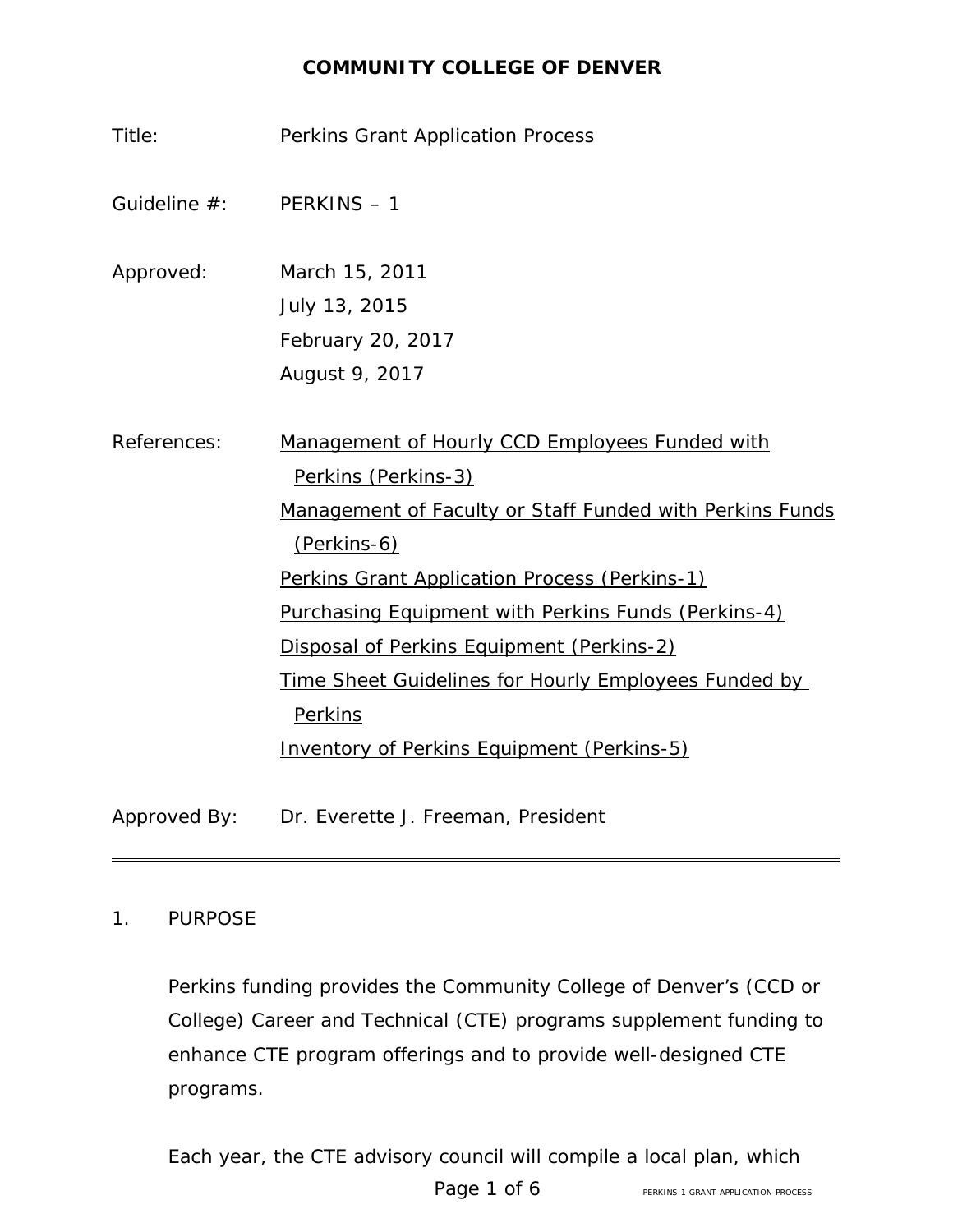outlines their objectives for the upcoming fiscal year. All purchases will be funded within the context of this intentional plan of improvement.

# 2. APPLICABILITY

Applies to all College faculty and staff who request Perkins funds.

# 3. DEFINITIONS

a. The Carl D. Perkins Vocational and Technical Education Act – The Act was first authorized by the federal government in 1984 and reauthorized in 1998. Named for Carl D. Perkins, the Act aims to increase the quality of technical education within the United States in order to help the economy.

### 4. GUIDELINES

In order to receive funding for your Perkins approved program, you will need to complete the [Perkins Project Proposal &](https://www.ccd.edu/docs/perkins-project-proposal-funding-request) Funding Request [Application.](https://www.ccd.edu/docs/perkins-project-proposal-funding-request) This information should help you complete the application:

- All fields must be completed.
- The deadline for submission will be posted on the [CCD](https://www.ccd.edu/calendar) Website [Calendar.](https://www.ccd.edu/calendar)

Assistance with the questions on the application.

a. Perkins Performance Metrics: Select the metrics applicable to your program and provide an explanation.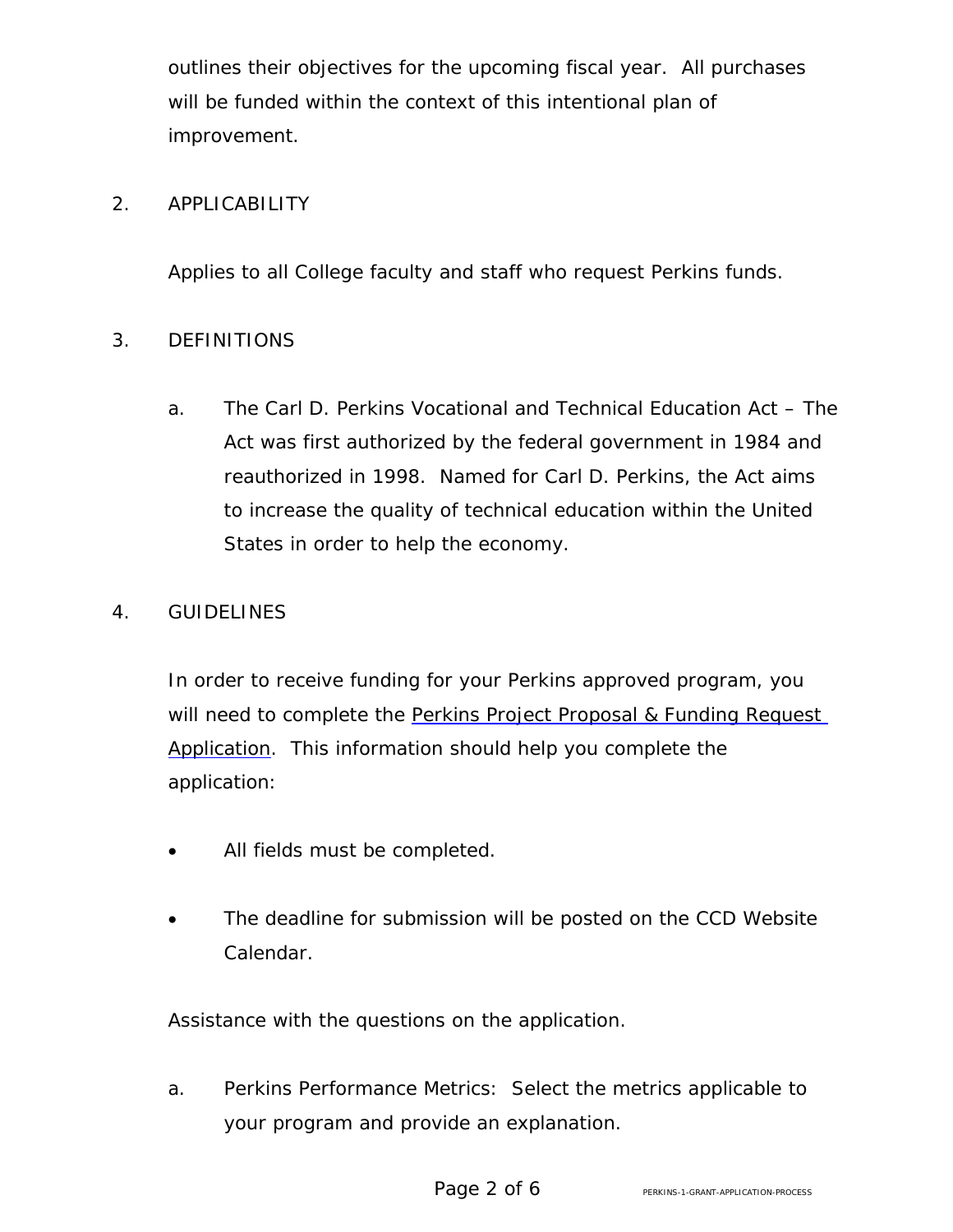- b. Proposed Project: Narrative discussion informing us exactly what you hope to accomplish with the requested purchase.
- c. Refer to the handouts you received at the mandatory training. Address each section with sufficient detail so that the reader will know exactly what and why the request is made.
	- i. Proposal must align with our strategic plan, and must specifically state which target(s) will be met.
	- ii. Identify the objective(s) of the project and expected outcomes. Outcomes must be measurable and you will be expected to assess the success of each outcome.
	- iii. Avoid universal language like "provide tools, enhance training opportunities"; instead use specific language for your program.
	- iv. Program should be strategic (used to accomplish an identified, measureable outcome), transparent (explicit about purchases and uses), and specific (as precise as possible).
	- v. Provide a clear connection between the purchase and the project goal(s).
	- vi. Provide a clear description of how you plan to use the equipment or personnel you are requesting.
	- vii. Give attention to minority, non-traditional gender, and disabled students.
- d. Measurable Goal(s)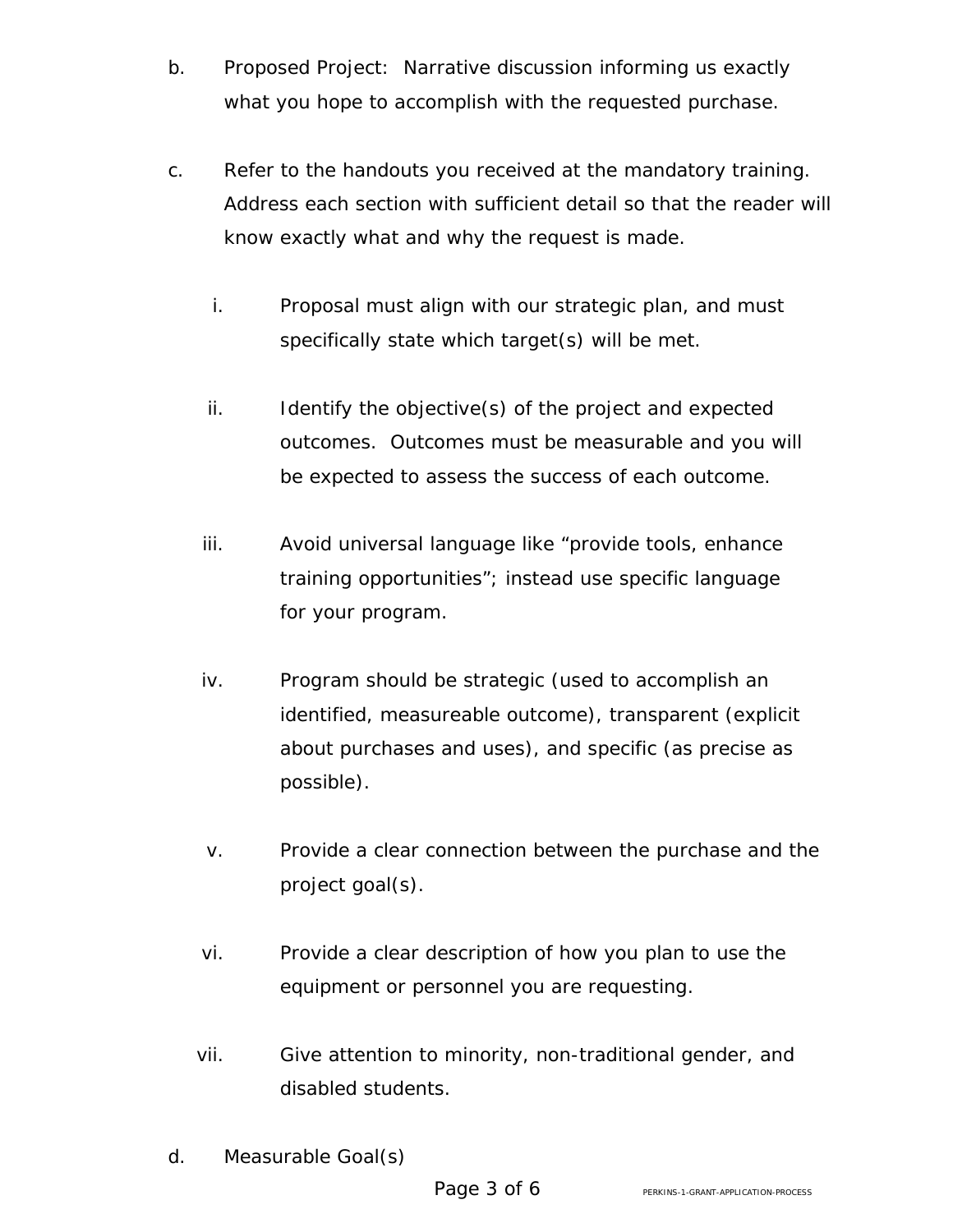Every project funded through Perkins must include at least one measurable outcome. Provide explanation as to what data you will be collecting and how it will be evaluated.

e. Advisory Committee

In order to receive Perkins funding, each CTE program must have an advisory committee, and it must have discussed, in broad terms, your use of Perkins funds for the upcoming fiscal year. Advisory board meeting minutes should be attached to your application.

- f. Every June, each CTE program will be sent their performance metric data by the CTE Administrator. These metric must also be included in the application.
- g. Include evidence of past success using Perkins funds. Include the following:
	- i. Measurable outcome for the previous year, and how it was evaluated.
	- ii. Provide a copy of your mid-year report.
- h. On the last page of the application, list all individual purchases. The requestor and their supervisor must sign and date the application.
- i. In order for the CTE Advisory Committee to consider your application, the above requirements must be followed.
- j. As the requestor of Perkins funds: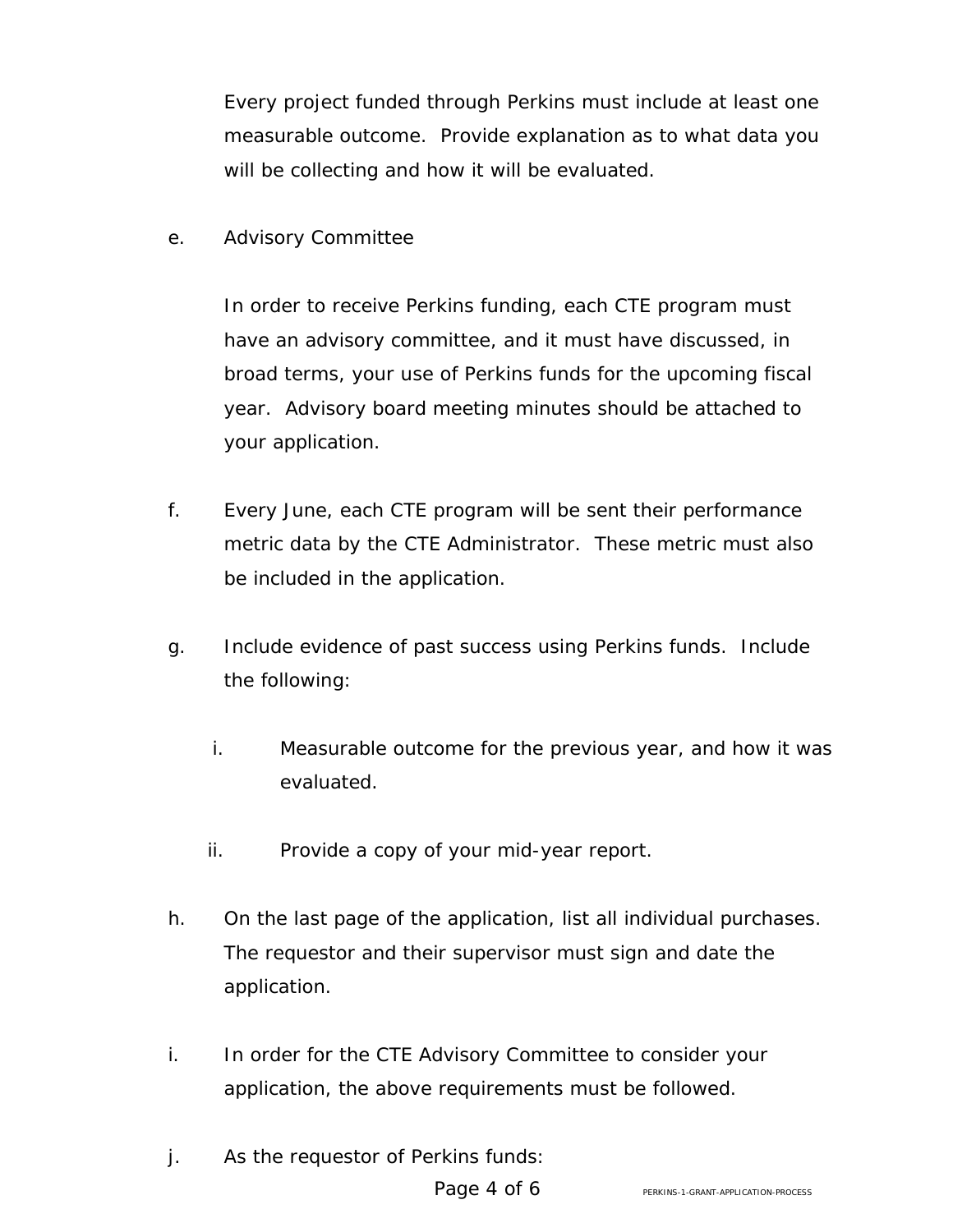- i. You are responsible for complying with all Perkins rules and regulations and can be asked at any time to produce any equipment purchased, show time sheets for any personnel hired, produce any relevant disposal inventory sheet, or justify any other expenditure.
- ii. You are responsible for every Perkins purchase must complete a measurable outcome for each purpose. These must align with the Local Plan objectives for that calendar year.
- iii. You must attended the mandatory annual training to qualify for Perkins funding.
- iv. You will receive and must comply with Perkins procedure manuals in order to receive and continue to be eligible for future Perkins funding. The Perkins Administrator will provide the manual and any updates at the annual Perkins retreat.
- v. You will be required to complete both a mid-year and final year report. The mid-year report will include your purchasing history, and the progress of your measurable outcome. The final year report will explain what you had hoped to accomplish with your purchase, the results of your measurable outcome assessment, and your final analysis of the success of the program.
- vi. You are responsible for notifying the Perkins Administrator of any changes you would like to your individual submission. All changes will be submitted by the Perkins Administrator to the CTE Advisory Council for